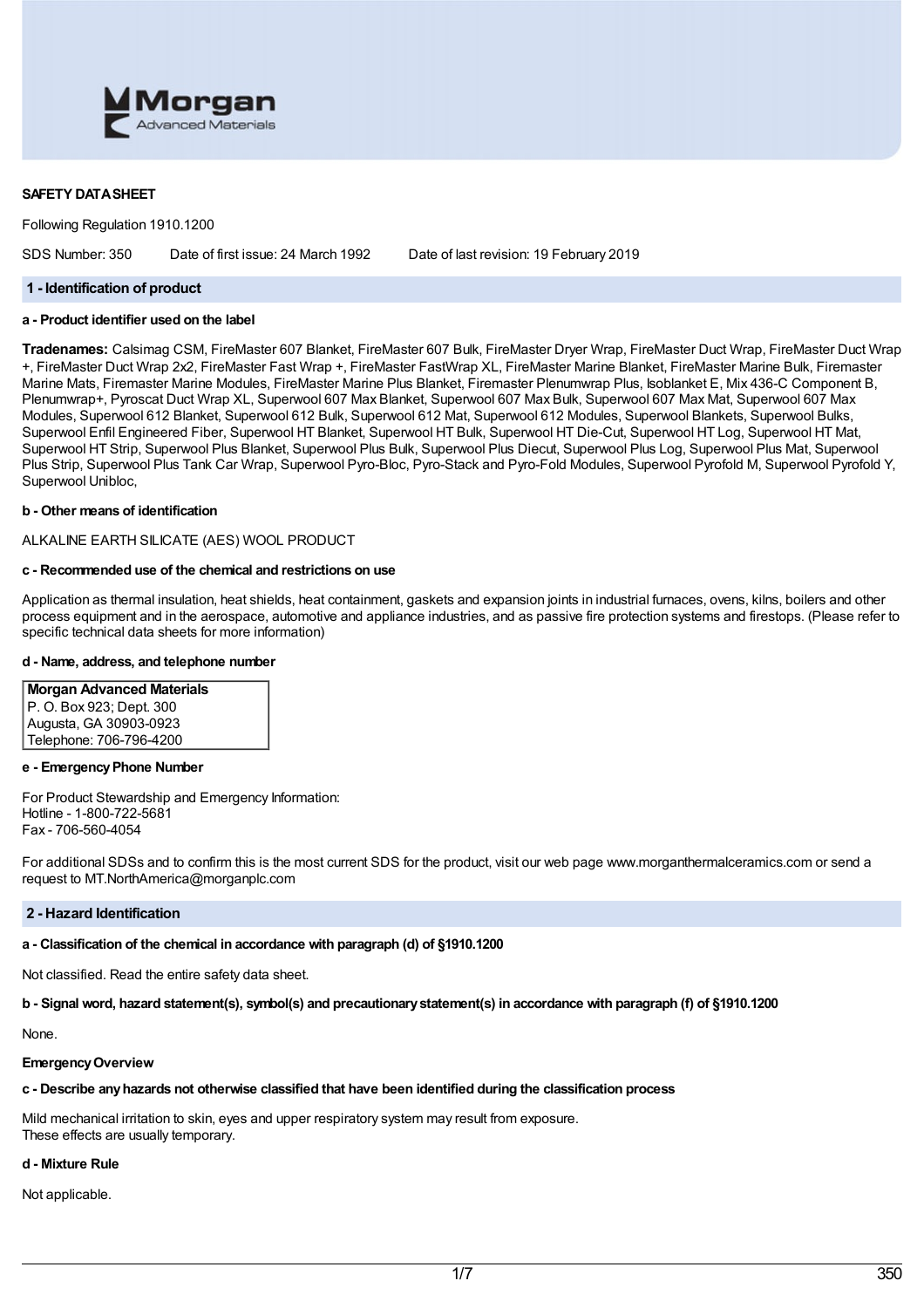## **3 - Composition / Information On Ingredients**

#### **a - Composition table**

| <b>COMPONENTS</b>                                                                                                                                                                                                                                                                                                                                                                                                     | <b>CAS NUMBER</b> | % BY WEIGHT |
|-----------------------------------------------------------------------------------------------------------------------------------------------------------------------------------------------------------------------------------------------------------------------------------------------------------------------------------------------------------------------------------------------------------------------|-------------------|-------------|
| Alkaline-Earth Silicate Wool <sup>(1)</sup>                                                                                                                                                                                                                                                                                                                                                                           | 436083-99-7       | 100         |
| <sup>(1)</sup> CAS definition: Alkaline Earth Silicate (AES) consisting of<br>silica (50-82 wt %), calcia and magnesia (18-43 wt %), alumina,<br>titania and zirconia (less than 6 wt %), and trace oxides. This CAS<br>composition also covers Morgan Thermal Ceramics products<br>Calcium-Magnesium-Silicate Wool (CAS no. 329211-92-9) and<br>Calcium-Magnesium Zirconium-Silicate Wool (CAS no. 308084-09-<br>5). |                   |             |

#### **b - Common Name**

(See Section 8 "Exposure Controls / Personal Protection" for exposure guidelines)

#### **d - Impurities and Stabilizing Additives**

Not applicable.

## **4 - First-Aid measures**

a - Description of necessary measures, subdivided according to the different routes of exposure, i.e., inhalation, skin and eye contact, and **ingestion**

#### **Eyes**

If eyes become irritated, flush immediately with large amounts of lukewarm water for at least 15 minutes. Eyelids should be held away from the eyeball to ensure thorough rinsing. Do not rub eyes.

#### **Skin**

If skin becomes irritated, remove soiled clothing. Do not rub or scratch exposed skin. Wash area of contact thoroughly with soap and water. Using a skin cream or lotion after washing may be helpful.

#### **Respiratory Tract**

If respiratory tract irritation develops, move the person to a dust free location. See Section 8 for additional measures to reduce or eliminate exposure.

#### **Gastrointestinal**

If gastrointestinal tract irritation develops, move the person to a dust free environment.

#### **c - Indication of immediate medical attention and special treatment needed, if necessary**

### **5 - Fire-fighting measures**

#### **a - Suitable (and unsuitable) extinguishing media and**

Use extinguishing media suitable for type of surrounding fire

### **c - Special Protective Equipment and Precautions for Firefighters**

NFPA Codes: Flammability: 0 Health: 1 Reactivity: 0 Special: 0

### **b - Specific hazards arising fromthe chemical (e.g., nature of anyhazardous combustion products):**

None

# **6 - Accidental Release Measures**

# **a - Personal precautions, protective equipment, and emergencyprocedures**

Minimize airborne dust. Compressed air or dry sweeping should not be used for cleaning. See Section 8 "Exposure Controls / Personal Protection" for exposure guidelines.

# **b - Methods and materials for containment and cleaning up**

Pick up large pieces and dispose in a closed container. Follow precaution stated in above section for clean up.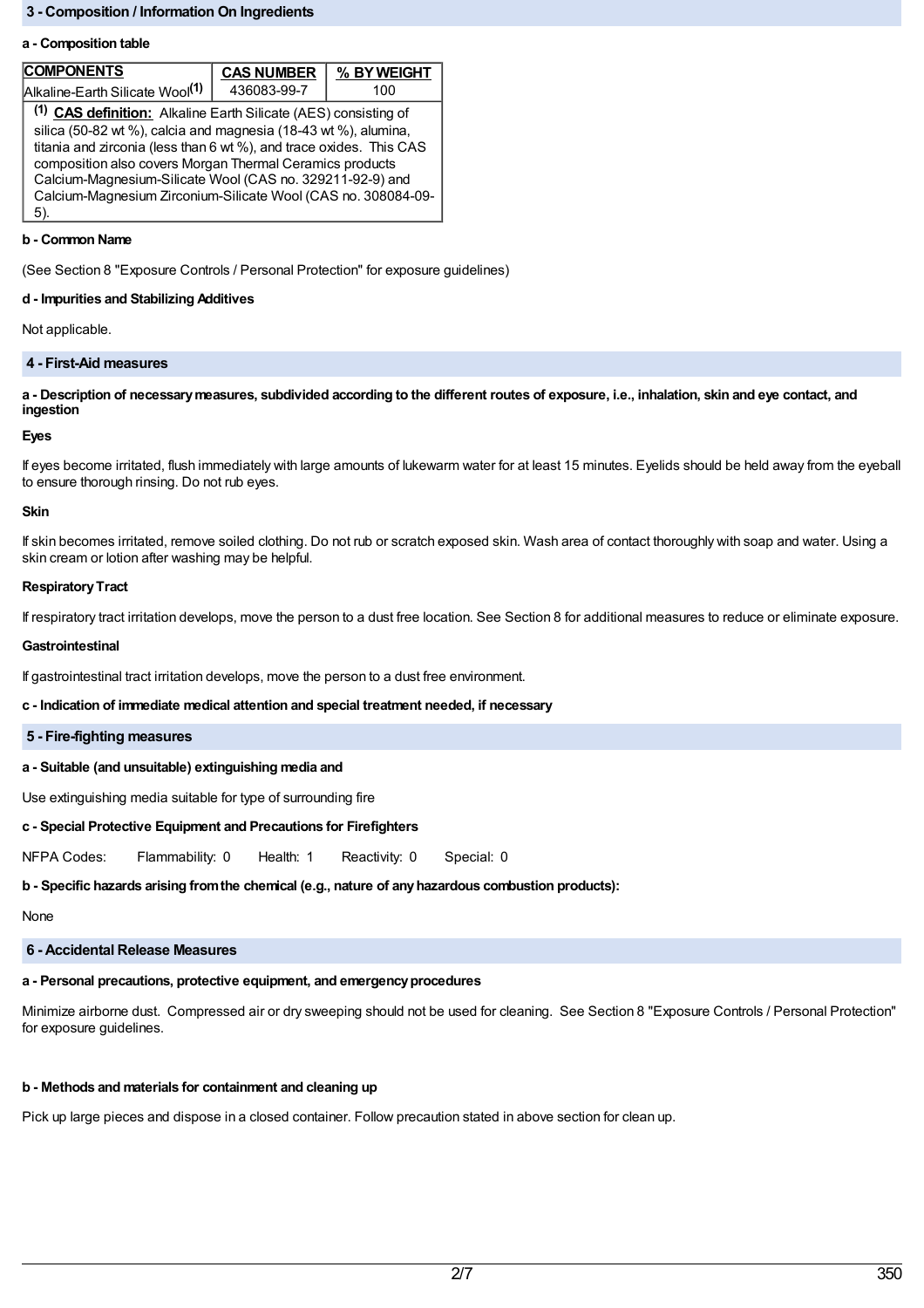## **7 - Handling and storage**

## **a - Precautions for safe handling**

Limit the use of power tools unless in conjunction with local exhaust. Use hand tools whenever possible. Frequently clean the work area with HEPA filtered vacuum or wet sweeping to minimize the accumulation of debris. Do not use compressed air for clean-up.

### **b - Conditions for safe storage, including anyincompatibilities**

Store in a manner to minimize airborne dust.

### **c - emptycontainers**

Product packaging may contain residue. Do not reuse.

### **8 - Risk Management Measures / Exposures Controls / Personal Protection**

a - OSHA permissible exposure limit (PEL), American Conference of Governmental Industrial Hygienists (ACGIH) Threshold Limit Value (TLV), and any other exposure limit used or recommended by the chemical manufacturer, importer, or employer preparing the safety data sheet, where **available**

| <b>EXPOSURE GUIDELINES</b>                                                                                                                                                                                                                                                                                                                                           |                 |                  |                                     |  |
|----------------------------------------------------------------------------------------------------------------------------------------------------------------------------------------------------------------------------------------------------------------------------------------------------------------------------------------------------------------------|-----------------|------------------|-------------------------------------|--|
| <b>MAJOR COMPONENT</b>                                                                                                                                                                                                                                                                                                                                               | <b>OSHA PEL</b> | <b>ACGIHTLV</b>  | <b>MANUFACTURER'S</b><br><b>REG</b> |  |
| Alkaline-Earth Silicate Wool None Established                                                                                                                                                                                                                                                                                                                        |                 | None Established | $1$ f/cc, 8-hr TWA                  |  |
| OTHER OCCUPATIONAL EXPOSURE LEVELS (OEL)<br>ndustrial hygiene standards and occupational exposure limits vary between countries and local<br>iurisdictions. Check which exposure levels apply to your facility and comply with local regulations. If no<br>$ $ regulatory dust or other standards apply, a qualified industrial hygienist can assist with a specific |                 |                  |                                     |  |

workplace evaluation including recommendations for respiratory protection.

## **b - Appropriate Engineering Controls**

Use engineering controls such as local exhaust ventilation, point of generation dust collection, down draft work stations, emission controlling tool designs and materials handling equipment designed to minimize airborne fiber emissions.

### **c - Individual protection measures, such as personal protective equipment**

## **PPE - Skin**

Wear personal protective equipment (e.g gloves), as necessary to prevent skin irritation. Washable or disposable clothing may be used. If possible, do not take unwashed clothing home. If soiled work clothing must be taken home, employees should be informed on best practices to minimize nonwork dust exposure (e.g., vacuum clothes before leaving the work area, wash work clothing separately, and rinse washer before washing other household clothes.

# **PPE - Eye**

As necessary, wear goggles or safety glasses with side shields.

# **PPE – Respiratory**

When engineering and/or administrative controls are insufficient to maintain workplace concentrations below the appropriate REG/PEL/REL, the use of appropriate respiratory protection, pursuant to the requirements of OSHA Standards 29 CFR 1910.134 and 29 CFR 1926.103, is recommended. A NIOSH certified respirator with a filter efficiency of at least 95% should be used. The 95% filter efficiency recommendation is based on NIOSH respirator selection logic sequence for exposure to particulates. Selection of filter efficiency (i.e. 95%, 99% or 99.97%) depends on how much filter leakage can be accepted and the concentration of airborne contaminants. Other factors to consider are the NIOSH filter series N, R or P. (N) **N**ot resistant to oil, (R) **R**esistant to oil and (P) oil **P**roof. These recommendations are not designed to limit informed choices, provided that respiratory protection decisions comply with 29 CFR 1910.134. The evaluation of workplace hazards and the identification of appropriate respiratory protection is best performed , on a case by case basis, by a qualified industrial hygienist.

You may also refer to health and safety information on the HTM Coalition website www.HTMCoalition.org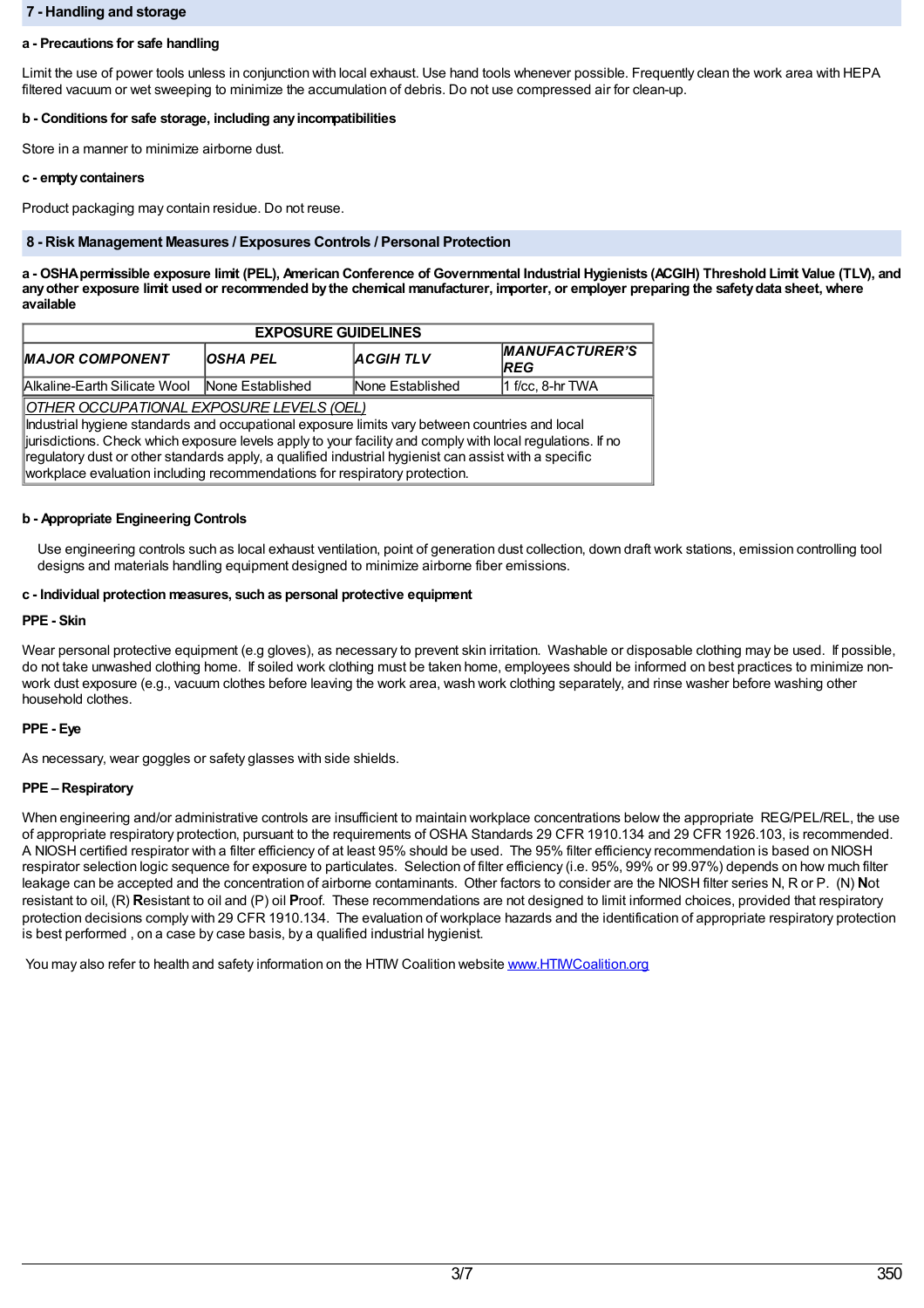## **9 - Physical and chemical properties**

| a - Appearance                                   | White odorless material with a wool type appearance |  |
|--------------------------------------------------|-----------------------------------------------------|--|
| b -Odor                                          | Not applicable                                      |  |
| c - Odor Threshold                               | Not applicable                                      |  |
| e-pH                                             | Not applicable                                      |  |
| d - Melting Point                                | 1275 - 1300°C (2327 - 2372°F)                       |  |
| f- Initial Boiling Point/Range                   | Not applicable                                      |  |
| g-Flashpoint                                     | Not applicable                                      |  |
| h - Evaporation Rate                             | Not applicable                                      |  |
| i - Flammability                                 | Not applicable                                      |  |
| j - Upper/Lower Flammability or Explosive Limits | Not applicable                                      |  |
| <b>k-VAPOR PRESSURE</b>                          | Not applicable                                      |  |
| <b>I-VAPOR DENSITY</b>                           | Not applicable                                      |  |
| m - Solubility                                   | Less than 1 mg/litre                                |  |
| n - Relative Density                             | $2.5 - 3.0$                                         |  |
| o - Partition Coefficient: n-Octanol/water       | Not applicable                                      |  |
| p - Auto-ignition temperature                    | Not applicable                                      |  |
| g - Decomposition Temperature                    | Not applicable                                      |  |
| r - Viscosity                                    | Not applicable                                      |  |
|                                                  |                                                     |  |

**10 - Stability and Reactivity**

**a - Reactivity**

**b - Chemical Stability**

This is a stable material.

#### **c - Possibilityof Hazardous Reaction**

Not applicable.

#### **d - Conditions to Avoid**

Please refer to handling and storage advise in Section 7.

### **e - Incompatible Materials**

Avoid contact with strong acids

### **f - Hazardous decomposition products**

None

# **11 - Toxicological information**

# **a - TOXICOKINETICS, METABOLISM AND DISTRIBUTION**

#### **b - Acute Toxicity**

#### IRRITANT PROPERTIES

Superwool fibers are negative when tested using approved methods (Directive 67/548/EEC, Annex 5, Method B4). Like all man-made mineral fibers and some natural fibers, fibers contained in this product can produce a mild mechanical irritation resulting in temporary itching or rarely, in some sensitive individuals, in a slight temporary reddening. Unlike other irritant reactions, this is not the result of allergy or chemical skin damage but is caused by mechanical effects.

# **c - Epidemiology**

# **d - Toxicology**

Fibers contained in the products listed in the title have been designed to be rapidly cleared from lung tissue. This low biopersistence has been confirmed in many studies on AES using EU protocol ECB/TM/27(rev 7). When inhaled, even at very high doses, they do not accumulate to any level capable of producing a serious adverse biological effect. In lifetime chronic studies there was no exposure-related effect more than would be seen with any "inert" dust. Subchronic studies at the highest doses achievable produced at worst a transient mild inflammatory response. Fibers with the same ability to persist in tissue do not produce tumors when injected into the peritoneal cavity of rats.

# **International Agencyfor Research on Cancer and National ToxicologyProgram**

Not applicable.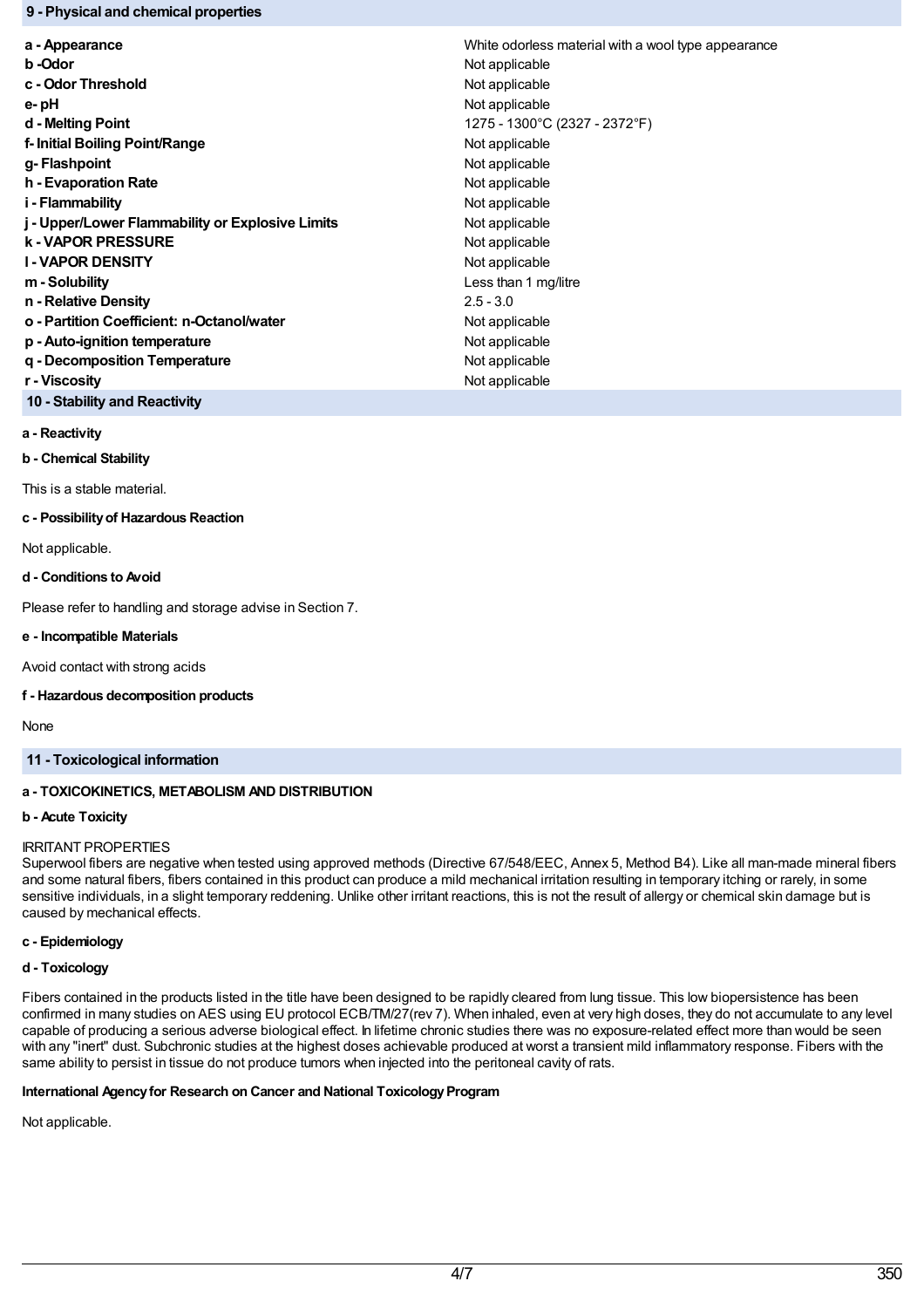## **12 - Ecological information**

### **a - Ecotoxicity(aquatic and terrestrial, where available)**

These products are not reported to have any ecotoxicity effects.

## **c - Bioaccumulative potential**

No bioaccumulative potential.

#### **d - Mobilityin soil**

No mobility in soil.

### **e - Other adverse effects (such as hazardous to the ozone layer**

No adverse effects of this material on the environment are anticipated.

## **13 - Disposal Considerations**

#### **Waste Management and Disposal**

Unless wetted, such a waste is normally dusty and should therefore be properly sealed in containers for disposal. At some authorized disposal sites dusty waste may be treated differently, in order to ensure that they are dealt with promptly and to avoid them being windblown. Check for any national and/or regional regulations which may apply.

### **Additional information**

This product, as manufactured, is not classified as a listed or characteristic hazardous waste according to U. S. Federal regulations (40 CFR 261). Any processing, use, alteration or chemical additions to the product, as purchased, may alter the disposal requirements. Under U. S. Federal regulations, it is the waste generator's responsibility to properly characterize a waste material, to determine if it is a "hazardous" waste. Check local, regional, state or provincial regulations to identify all applicable disposal requirements.

## **14 - Transport information**

## **a - UN number.**

Hazard Class: Not Regulated United Nations (UN) Number: Not Applicable Labels: Not Applicable North America (NA) Number: Not Applicable Placards: Not Applicable Bill of Lading: Product Name

### **b - UN proper shipping name**

Not applicable.

# **c - Transport hazard class(es)**

Not applicable.

### **d - Packing group, if applicable**

Not applicable.

**e - Environmental hazards (e.g., Marine pollutant (Yes/No))**

No.

**f - Transport in bulk (according to Annex II of MARPOL 73/78 and the IBC Code)**

Not regulated.

g - Special precautions which a user needs to be aware of, or needs to comply with, in connection with transport or conveyance either within or **outside their premises**

### Not applicable.

## **International**

**INTERNATIONAL** Canadian TDG Hazard Class & PIN: Not regulated Not classified as dangerous goods under ADR (road), RID (train), IATA (air) or IMDG (ship).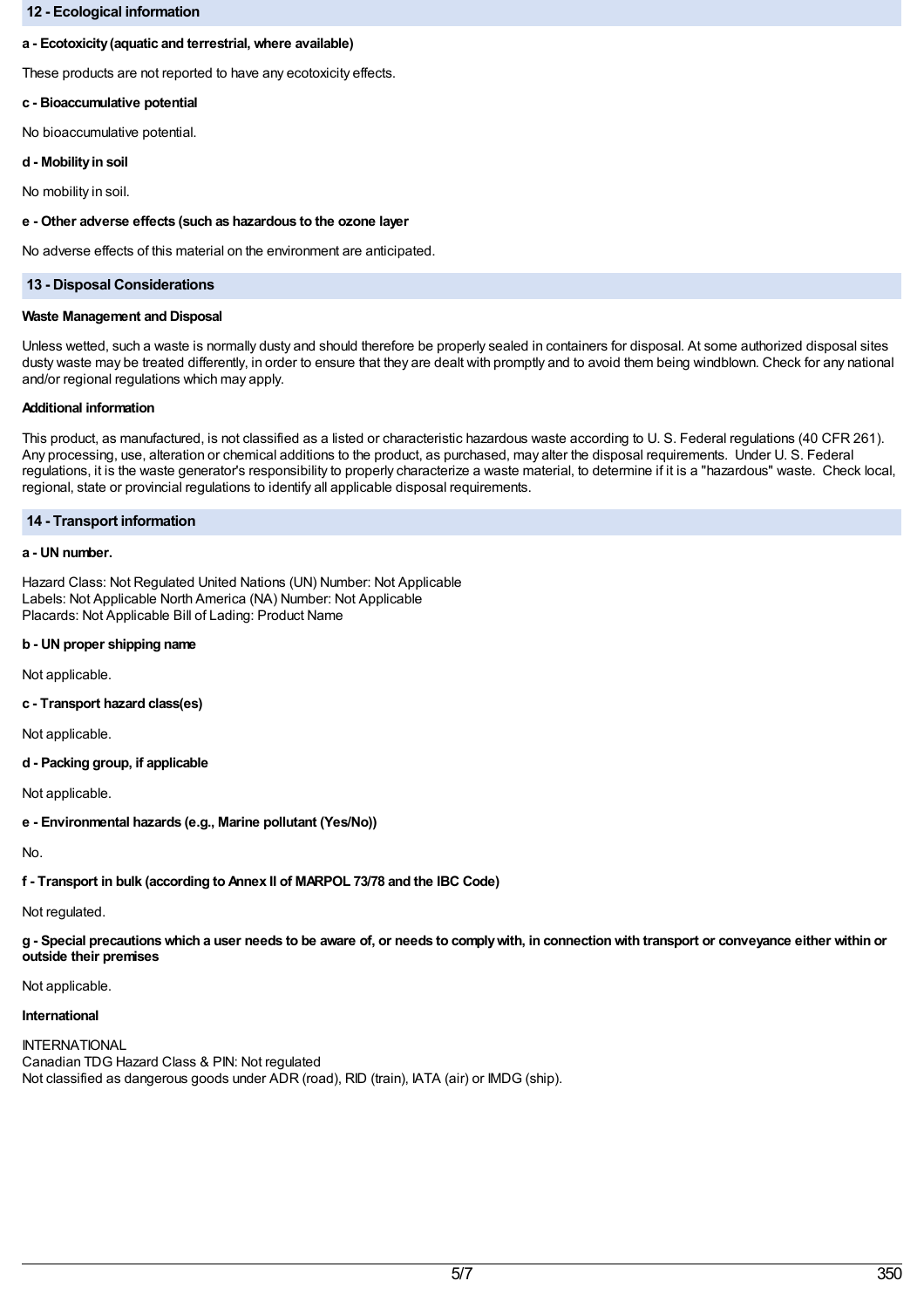## **15 - Regulatory information**

# **15.1 - United States Regulations**

# **UNITED STATES REGULATIONS**

**SARATitle III:**This product does not contain any substances reportable under Sections 302, 304, 313 (40 CFR 372). Sections 311 and 312 apply.

**OSHA:** Comply with Hazard Communication Standards 29 CFR 1910.1200 and 29 CFR 1926.59 and Respiratory Protection Standards 29 CFR 1910.134 and 29 CFR 1926.103.

**TSCA:**AES wools have been assigned several CAS numbers; however, as "article", they are not required to be listed on the TSCA inventory.

**CERCLA:**AES wool contains fibers with an average diameter greater than one micron and thus is not considered a CERCLA hazardous substance.

**CAA:** AES wool contains fibers with an average diameter greater than one micron and thus is not considered a hazardous air pollutant.

**States:** AES wools are not known to be regulated by any State. If in doubt, contact your local regulatory agency.

## **15.2 - International Regulations**

**Canada WHMIS:** No Canadian Workplace Hazardous Materials Information System categories apply to this product.

**Canadian EPA:** All substances in this product are listed, as required, on the Domestic Substance List (DSL).

**European Union:** These products are exonerated from any carcinogenic classification in the countries of the European Union under the provisions of Nota Q of the European Commission Directive 97/69/EC.